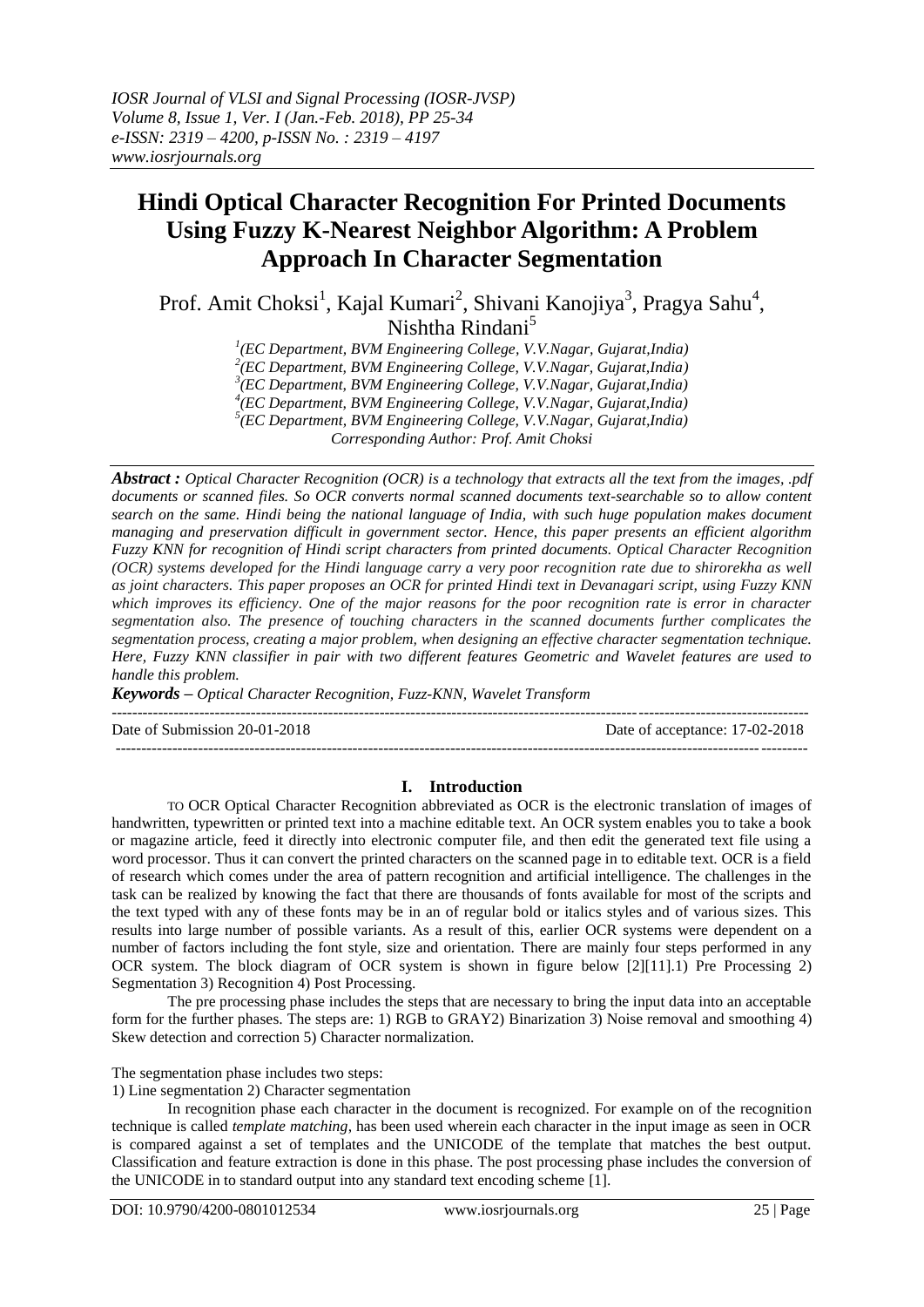

# **System Block Diagram**

# **Introduction To Hindi Script**

Hindi is spoken in almost all of India. It includes 12 vowels and 34 consonants. Apart from this, it has basic 11 modifiers which are combined with different consonants and vowels. There appear before, after and below the consonant or vowel. They are similar to those of Gujarati language.

# **क ख ग घ च छ ज ट ठ ड ढ ॉ ॉ ॉ िॉ ॉ ॉ ॉ ॉ ॉ ॉ फि भ बि म ख Fig.1 Consonants**, **Vowels and Modifiers of Hindi Script**

Same as in other languages, Hindi script characters also have their own unicodes. Figure below shows some Hindi characters along with their unicodes.

# **ि—092C क—0915**

# **Fig.2 Unicode of Hindi character**

# **1.1Challenges in recognition of Hindi script**

Unlike English and Gujarati, Hindi poses many challenges as far as development of OCR technology is concerned. Like most of the Indian scripts, it is difficult and more complex to recognize Hindi characters than any other Latin base scripts.

The major problems with this script which require special attention are:

1) "Shirorekha" or the header line above each and every character.

2) Attachment of modifiers before, after, above, below and within the base vowels and consonants.

3) Large number of symbols

4) Joint, touching and broken characters

As this project also includes the recognition of handwritten documents, handwriting of different persons may vary in size, font, curves, header line and more

The figure above shows complete block diagram of Hindi OCR system. The system performs the following steps described in detail.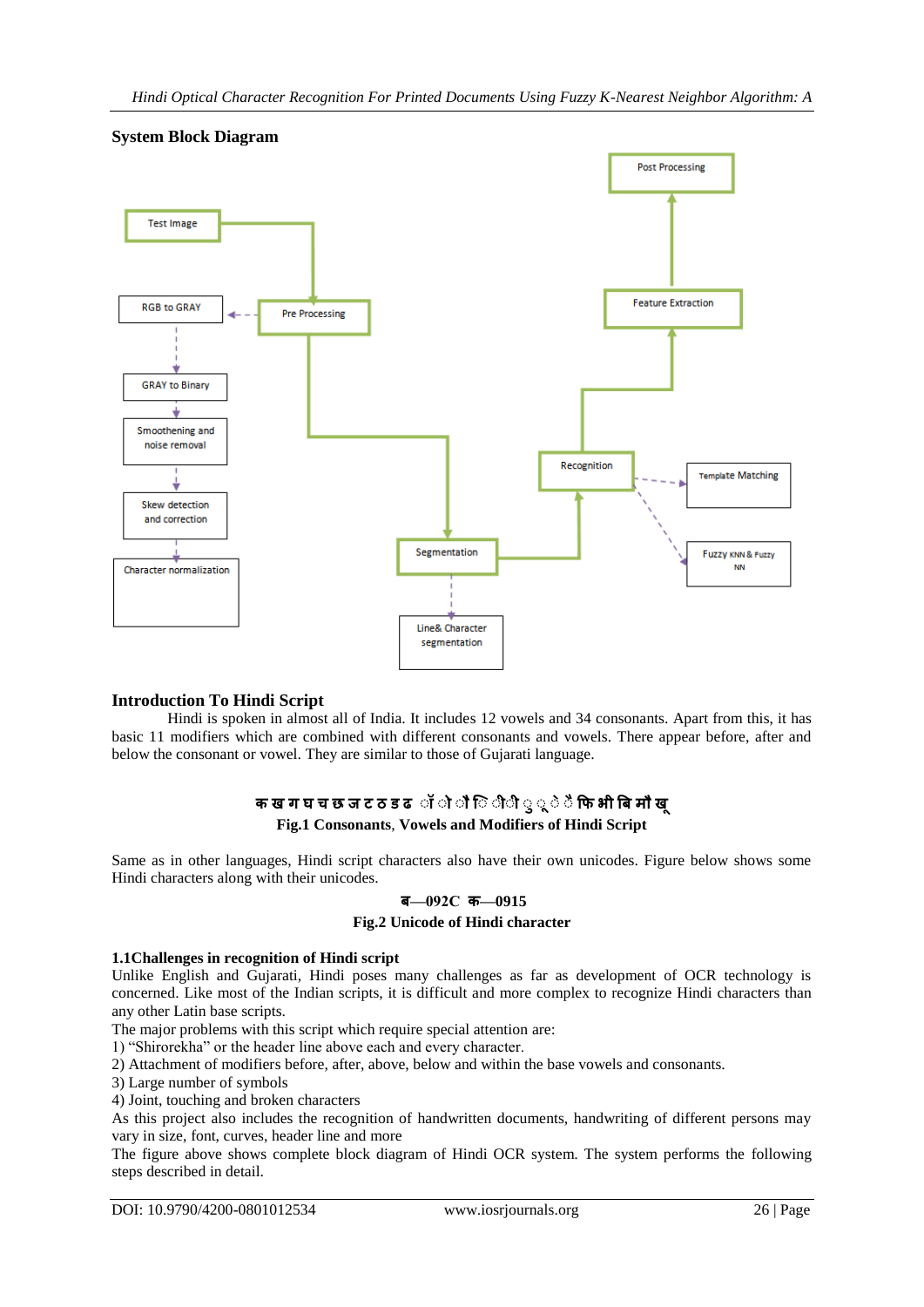# **II. Creation Of Database**

Initially a database is created for 260 Hindi characters including consonants, special characters, modifiers and digits from 0 to 9. The database fonts are random and not of some similar font. Greater the number of database characters, greater is the system efficiency.

# **2.1 Pre Processing Techniques**

The Pre-processing step is very essential step in this technique of image processing field [6] [20]. In some cases, the original data or image is of poor quality due to blurred image. Pre-processing Phase is concern with reduction of noise in the input image. Pre-processing is concern with the reduction of noise and variability in the input [17]. Some of the common operation performed prior to recognition are; thresholding, binarization, Noise removal etc.

# **2.2.1 Gray Scale Conversion**

Here, it is required to covert RGB image into Gray image for further converting into binary image. If image is not in a gray form then it is important to converts image into gray form. In gray scale conversion the image will be comprised as black at weakest intensity and white at strongest intensity and there will be many shades in between. It replaces every pixel of image after calculation of gray conversion into new required gray scale pixel value. If gray level is done at 8 bit then it will give 256 shades. Here, gray scale image is having value from 0 to 255 pixel value.

# **2.2.2 Binarization**

Normally pixel intensity values of an image are in the range of 0 to 255. Binarization is process which converts gray image into binary image. Binary is often produced by thresholding a Gray scale image. Most of the time the goal of it is that to separate an object in image from its background. To perform binarization, to find threshold value for particular image is necessary.

The task of **thresholding** is to extract the fore ground from the background. A number of thresholding techniques have been previously proposed using global and local techniques.

The **histogram** of gray scale values of a document image typically consists of two picks: A high pick corresponding to the white background and a smaller peak corresponding to the foreground.

Hence, threshold gray scale value can be determined by an optimal value in the valley between the pick. Here Otsu's method is used for binarization [5]

# **2.2.3 Smoothing and Noise Removal**

Images do have some stray pixels and some unwanted marks. By using filter noise can be filtered from the image. Smoothing operation in gray image is used for noise reduction and filtering is used for noise removal. Basically there are two types of filters, linear filter and order statistics filter.

# **2.2.3.1 Order Statistics Filter**

Order statistics filter are non linear filter whose response is based on the ranking of the pixel and then replacing the value of centre pixel with the value known by ranking result. In Median Filter which is the best example of non linear filter, replaces the value of the median of the gray levels in the neighborhood of that pixel. Median filter are popular because they provide excellent noise removal capabilities with less blurring of the pixel. Median filters are particularly effective in the presence of impulse noise, also called salt and paper noise, because of its appearance as white and black dots superimposed on an image.

# **2.2.4 Skew detection and correction**

The deviation of the base line of the text is called skew [12]. During the scanning process, the whole document or a portion of it is fed through scanner. The digital image of the document may be skewed arbitrarily because of how it was places on the platen when it was scanned or because of a document feeder malfunction. However, skew is unintentional in many real cases and it should be eliminated because it dramatically reduces the accuracy of the subsequent process such as page segmentation and OCR. Most of the OCR and document retrieval are very sensitive to skew in document images. Hence it is important to correct the skew.

There are several algorithms for skew detection mentioned as: 1) Projection profile 2) Hough transforms technique 3) Fourier method 4) Nearest neighbor clustering 5) Correlation

# **2.2.4.1 Skew detection using projection profile**

A straight forward method to determine the skew angle of a document is the horizontal projection profile. This is a one-dimensional array with a number of locations equal to the number of rows in an image. Each location in the projection profile stores a count of the number of black pixels in the corresponding row of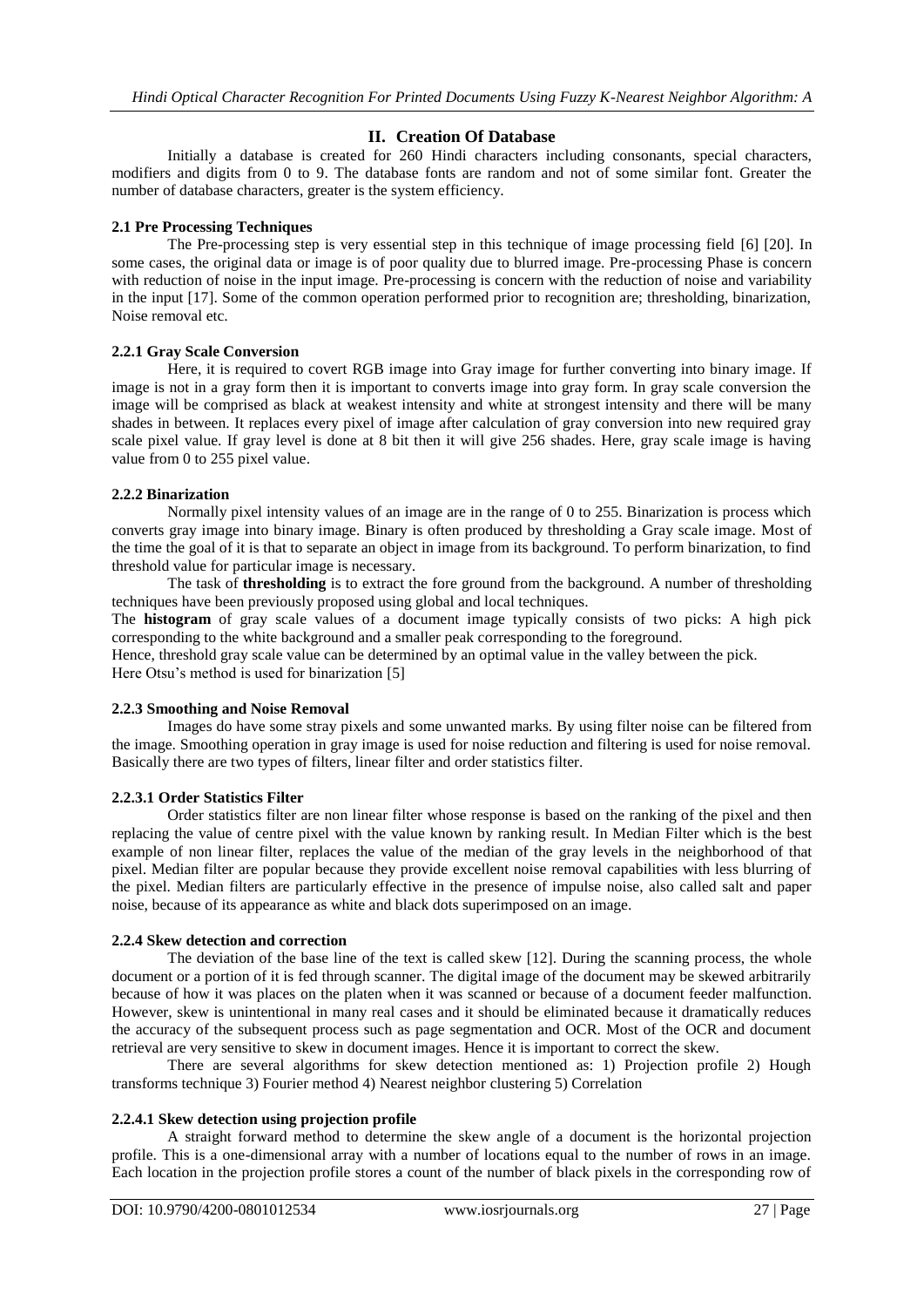the image. This histogram has the maximum amplitude and frequency when the text in the image is skewed to zero degrees since the number of co-linear black pixels in maximized in this condition. Histogram of any image represents the number of pixels in different shades.

# **2.3 Segmentation**

There are only fifty two possible character symbols. Since there is always some space between characters of a word, a general strategy for handling such scripts would be to segment a word into individual characters and then recognize each character separately.

It is required to group the lines, words and characters in proper order [16], we have to go for segmentation part. Segmentation phase is an important phase and accuracy of any OCR heavily depends upon segmentation phase. Incorrect segmentation leads to incorrect recognition.

Here we have performed two types of segmentation:

1) Line segmentation

2) Word Segmentation and Character segmentation

# **2.3.1 Line Segmentation**

The image is segmented into the lines based on the information provided by the procedures. Here horizontal projection profile technique is used for line segmentation. The digitize image is processed to line and words using Horizontal Projection Profile.

# **2.3.2 Word and Character Segmentation**

The lines are then segmented into characters and given to the classifier to recognize that particular character. For Hindi characters, vertical projection profile approach alone will not give the desired output as the characters in Hindi are composed by the attaching glyph of a consonant, modifier, vowel and the header line. So here the character segmentation is done using two methods

1) Vertical projection profile

2) Combination of connected component labeling and vertical projection profile.

# **2.3.2.1 Vertical projection profile**

Like horizontal projection, even in vertical projection profile we shall be able to gather the information about black pixels. Unlike horizontal histogram, in case of the vertical histogram the projection will be taken vertically. Vertical histogram has to be taken for each line one by one, so line starting and ending data has to be given precisely which are available through horizontal histogram analysis. Analysis of this projection will give us a clear idea about starting and ending column of each character lying within that text line and amount of space between two adjacent characters.

# **2.3.2.2 Connected Component Algorithm**

CCs are generally considered in binary images. Two pixels are said to be 8-connected if they are connected by a chain of 8-connected pixels. A CC is a set of pixels in which each pixel is connected to the rest. Touching characters have stroke pixels in a common CC should be then split at the points of touching. By CC labeling, the pixels of different components are stored in different sets of labeled with different pixel values. There have been many effective algorithms for labeling CCs which can be roughly divided into two categories: raster scan and contour tracing. By raster scan, all the CCs can be found in two passes or a forward scan with local backtracking. By contour tracing the pixels enclosed by different contours belong to different CCs.

# **2.4 Feature Extraction**

OCR systems extensively use the methodologies of recognition which assigns an unknown sample into a predefined class. Numerous techniques for OCR can be investigated in four general approaches of recognition, as suggested:

1) Template Matching 2) Fuzzy KNN Technique 3) Neural Network

# **2.4.1 Template Matching**

OCR techniques vary widely according to the feature set selected from the long list of features, described in the previous section for image representation. Features can be as simple as gray-level image frames with individual characters or words or as complicated as graph representation of character primitives. The simplest was of character recognition is based on matching the stored prototypes against the character or word to be recognized [2]. Generally speaking matching operation determines the degree of similarity between two vectors in feature space.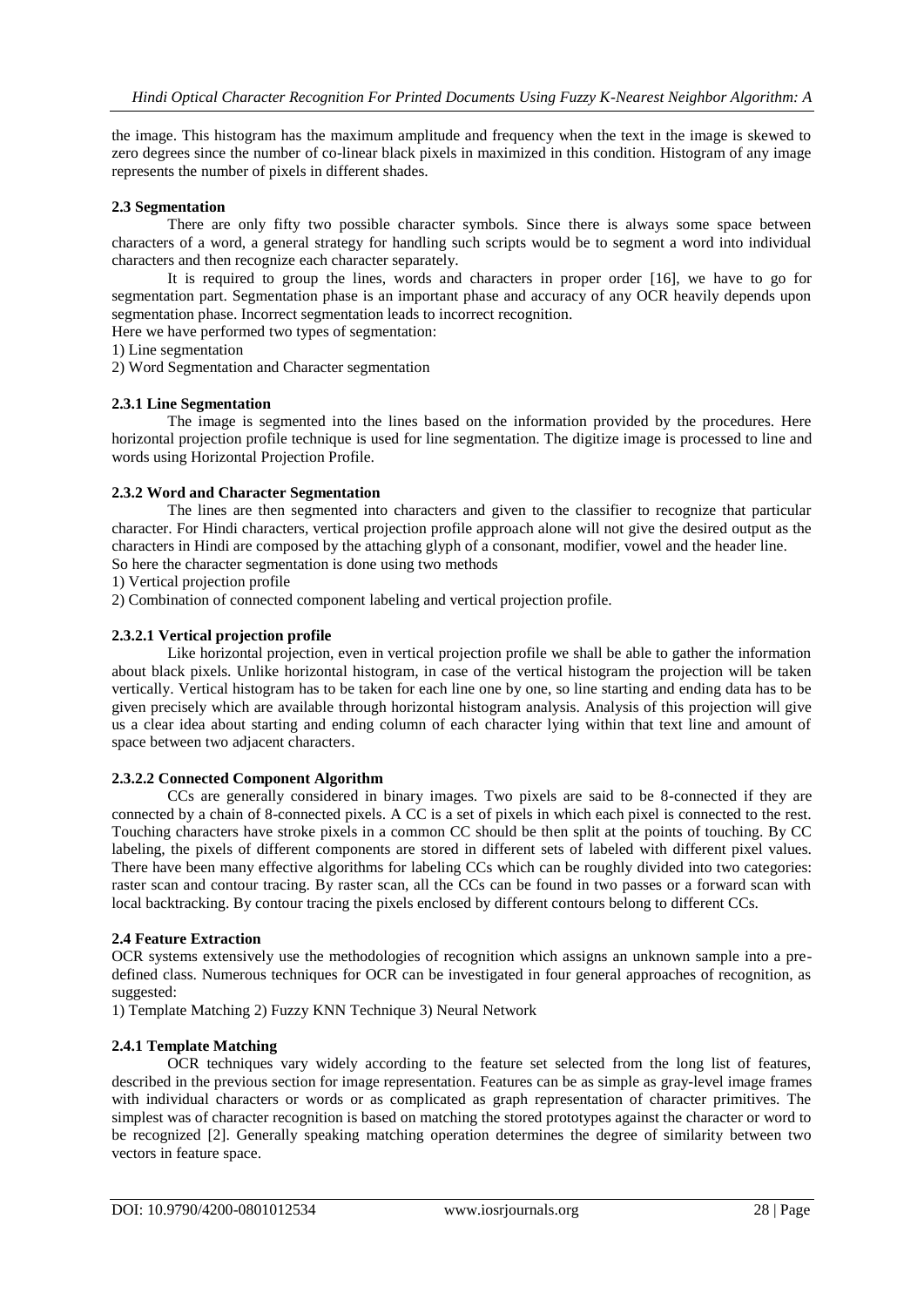#### **2.4.1.1 Direct matching**

A gray-level or binary input character is directly compared to a standard set of stored prototypes. According to a similarity measure, a prototype matching is done for recognition. The matching techniques can be as simple as one to one comparison or as complex as decision tree analysis in which only selected pixels are tested. A template matcher can combine multiple information sources including match strength and k-nearest neighbor measurements from different metrics. Although direct matching method is intuitive and has a solid mathematical background, the recognition rate of this method is very sensitive to noise.

### **2.4.2 KNN Algorithm**

In KNN algorithm [23] [24]Euclidean distance between Test samples and correctly identified samples set is measured. Label to test sample is given a class based on K-closest Neighbors. Euclidean distance between two samples  $a1 = (a1, 1 \dots a1, k)$  and  $a2 = (a2, 1 \dots a2, k)$  is,

$$
d(a_1, a_2) = \sqrt{\sum_{j=1}^{k} (a_{1,j} - a_{2,j})^2}
$$
 (1)

As shown in figure, the test sample is circle. First class is squares and second class is of triangles. If closest neighbors considered are three  $(K=3)$  then circle is classified to class of triangle. If  $K = 5$  then it is classified to square. KNN has advantages of being Nonparametric and works well on small sample size. There are three limitations of KNN: 1) when K is greater than one and if numbers of train samples of different classes are same than there will tie for assignment of a specific class. 2) When any input vector (test sample) is assigned to class, it does not indicate intensity of vector to that class. 3) All class is considered with equal strength in assignment of the class label to test sample.

#### **2.4.3 Fuzzy KNN**

To avoid above mentioned disadvantages of KNN algorithm fuzzy set concept is introduced into it. Fuzzy set was used by Zadeh in 1965. A "Fuzzy KNN" algorithm [26] utilizes strength of test sample into any class called fuzzy class membership and thus produces fuzzy classification rule. An example of Fuzzy set is the set of real numbers much larger than zero, which can be defined with a membership function as follows:

$$
u(x) = \begin{cases} x^2/(x^2+1), & x \ge 0 \\ 0, & x < 0 \end{cases}
$$

Numbers less than zero are not in the set because value of membership function for those is zero. While numbers larger than zero are in the set based on strength of numbers with respect to zero. This makes Fuzzy Set a useful tool for classification of samples having imprecise boundary. Fuzzy Set gives degree of presence of any sample into specific class. As mentioned in, use of Fuzzy Set in KNN improves its classification results for pattern recognition. Thus, Fuzzy KNN can be a useful algorithm to deal classification of similar appearing symbols mentioned in table 1. Suppose, input sample set is {*x1,…………..,xn*} is to partitioned into *C* classes. Then it is required to find fuzzy membership value of each input vector into *C* classes given by  $uik = ui(xk)$  for i  $= 1, \ldots, C$  and  $k = 1, \ldots, n$ . Here *uik* is the degree of membership of kth sample into classes *i*. It is denoted by the *C* by *n* matrix on U. The following properties must be true for *U* to be a fuzzy *C* partition.

$$
\sum_{i=1}^{c} u_{ik} = 1
$$
  
 
$$
0 < \sum_{i=1}^{m} u_{ik} < n
$$
  
 
$$
u_{ik} \in [0,1]
$$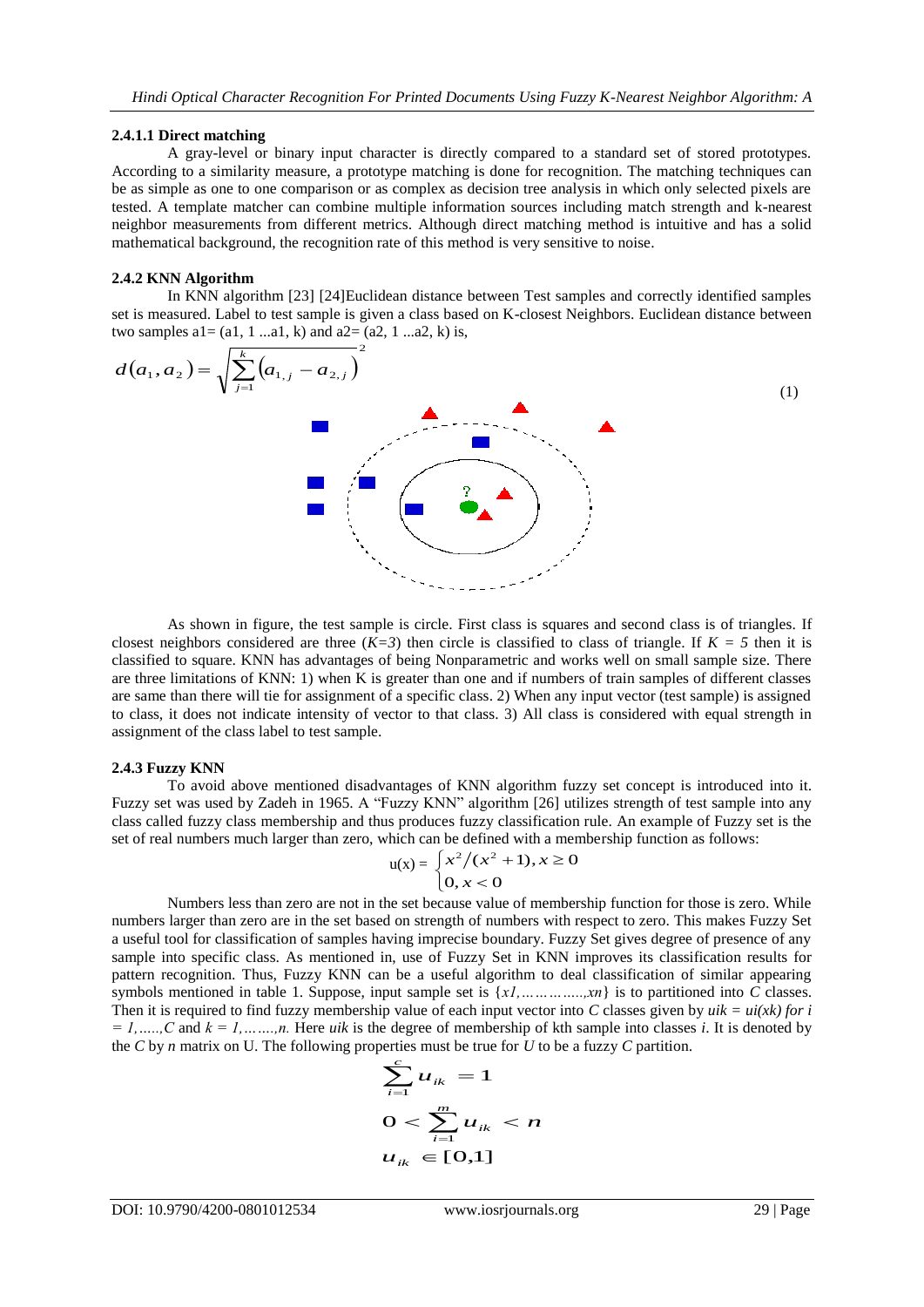The Fuzzy K-Nearest Neighbor algorithm assigns class membership to a test sample rather than defining specific class. For example, an input character sample is assigned a membership of 0.8 to one class and 0.2 to other class than that sample belongs to class one than the other. But if a vector is assigned membership value of 0.55 to one class and 0.45 to other class than input vector must be examined further for assignment of a class. *u*i(x) can be found by

$$
u_i(x) = \frac{\sum_{j=1}^{K} u_{ij} (1/\|x - x_j\|^{2(m-1)})}{\sum_{j=1}^{K} (1/\|x - x_j\|^{2(m-1)})}
$$

As shown in equation membership value depends on the inverse of the distances from the nearest neighbors and their class membership. Because of inverse distance input sample's membership is more if it is near and less if it is farther from the sample vector into consideration. In equation the variable *m* determines how heavily the distance is weighted when calculating each neighbor's contribution to the membership value. If *m* is two, then contribution of each neighboring point is weighted by reciprocal of its distance from the point being classified. As *m* increases, the neighbors are more evenly weighted, and their relatives' distances from the point being classified have less effect. As *m* approaches one, the closer neighbors are weighted far more heavily than those farther away, which have the effect of reducing the number of points that contribute to the membership value of point being classified.

### **III. Results**

# **3.1 Create database**

# **ऊ ऐ छ िॉ ॉ ई क ख श ष ॉ १ २ ३ ञ ज्ञ टी प Fig.5 database**

### **3.2 Pre-processing Techniques**



**Fig.3 Pre-processing techniques**

#### **3.3 Skew detection and correction using projection profile method**

Here we have taken non skewed image and then we have manually skewed it and we have checked that this algorithm is also working properly when skew angle is unknown to us.

- Define the amount of range  $(-5 \text{ to } +5)$
- Define the step size (0.05, 0.10, 0.15)
- Add step size to amount, rotate the image by it and get projection profile image.
- Repeat the step 3 until all the amount is calculated for projection profile.
- Get the variances at particular amount in projection profile. Find the maximum variance at one of the angle, is called skew angle.
- Skew correction is done by rotating the image by above obtained skew angle.
- By applying above algorithm we obtain skew corrected image. The corrected image and its projection profile are show below.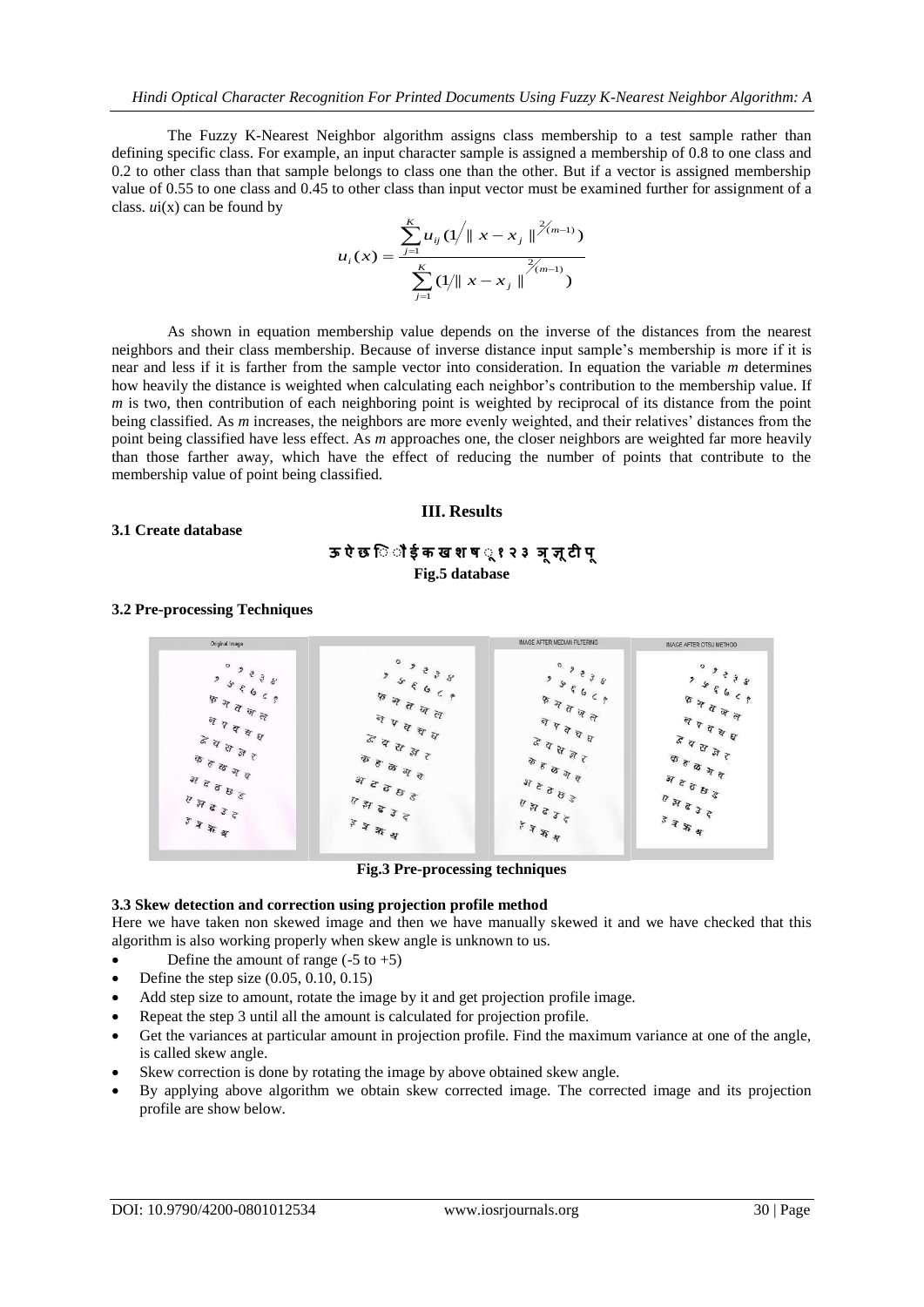

**Fig.4** horizontal projection profile of skewed image and corrected image.

# **3.4 Segmentation**

# **3.4.1 Line Segmentation**

- Call the skew corrected image in the line segmentation function.
- Find the indices and the values of non-zero elements of image.
- Find minimum and maximum element of row.
- Find minimum and maximum element of column.
- Cropped image  $=$  image (minr:maxr, minc:maxc).
- Complement the cropped image
- Compute the horizontal projection profile of cropped image.
- Crop the portion of first line from the horizontal projection profile.
- Repeat above step until portion of all lines are cropped.



# **Fig.6** Line Segmentation



**Fig.7** Line Segmentation using Horizontal Projection Profile

# **3.4.2 Word and Character Segmentation**

- Call the line image in the character segmentation function.
- Find the indices and values of non-zero elements of line image.
- Find minimum and maximum element of row.
- Find minimum and maximum element of column.
- Cropped line image = line image.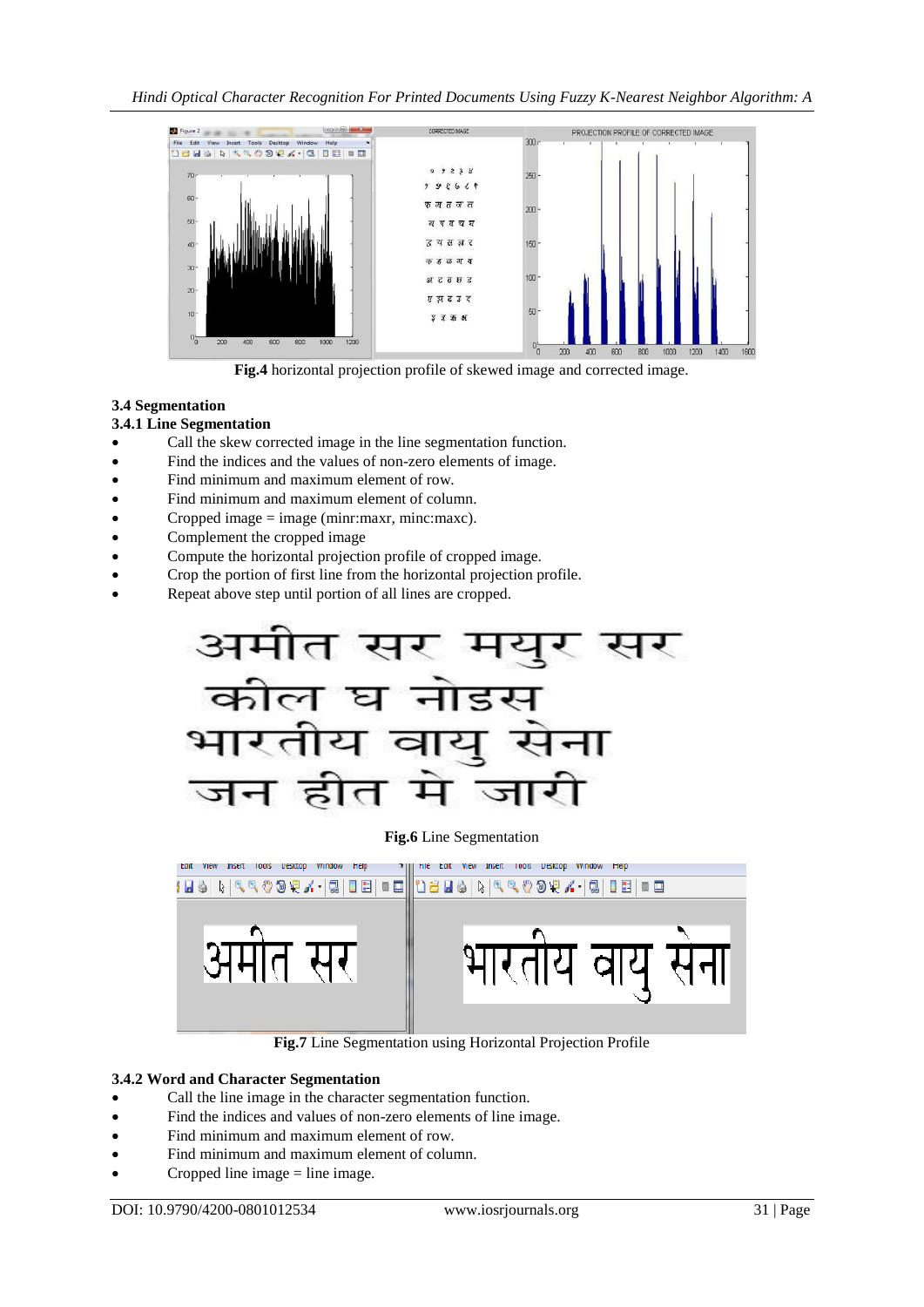- Complement the cropped line image.
- Compute the vertical projection profile of cropped line image.
- Crop the portion of first character from the vertical projection profile.
- Repeat until portion of all characters are cropped.

# **3.4.2.1 Vertical projection profile**

Pseudo code: For  $(i = start col to end col)$ { Column blacks  $= 0$ : For  $(I = start row to end row)$ { If (binarized [i][j]) then increment the column blacks counter by one.

 $Verticals[i] = column \, blocks$ 

Return an array vertical [] which contains no. of black pixels in each column  $\}$ 



**Fig.9 Character Segmentation using Vertical Profile Projection**

Problem during character segmentation is Overlapping Characters. For example this kind of problem has been solved using CCA as mentioned above.

# **3.5.1 Feature extraction and selection**

The heart of any optical character recognition system is the formation of feature vector to be used in the recognition stage. Feature extraction can be considered as finding a set of parameters (features) that define the shape of the underlying character as precisely and uniquely as possible. The term *feature selection* refers to algorithms that select the best subset of the input feature set. Methods that create new features based on transformations, or combination of original features are called *feature extraction* algorithms. The features are to be selected in such a way that they help in discriminating between characters. Features that capture topological and geometrical shape information are the most desired ones. Features that capture the spatial distribution of the black (text) pixels are also very important.

# **Wavelet Features**

A wavelet is a wave-like oscillation with amplitude that starts out at zero, increases, and then decreases back to zero. Wavelets are purposefully crafted to have specific properties that make them useful for digital image processing. A wavelet transform is the representation of a function by wavelets. Wavelet transforms have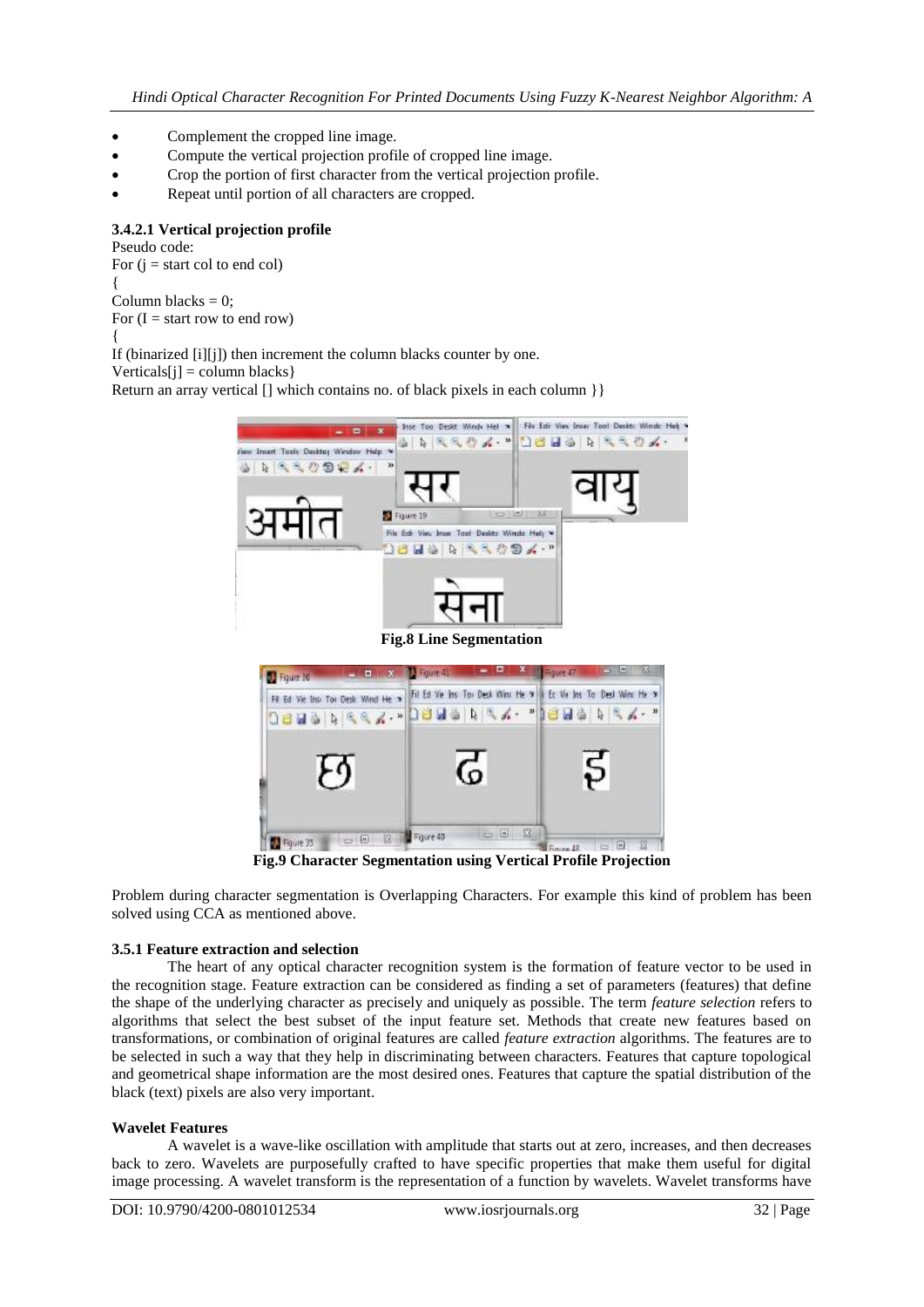advantages over traditional Fourier Transforms for representing functions that have discontinuities and sharp peaks, and for accurately deconstructing and reconstructing finite, non-periodic and non-stationary signals. Wavelets are very good in time and frequency localization, they are used by many people as feature extractor [4], [5]. Families of wavelet base vectors by Daubechies are very well localized in space and frequency. In [6] authors have shown Daubechies D-4 wavelet which gives better results for handwritten Chinese character recognition than the other wavelets. It is been also observed that D-4 wavelets gives better results than other statistical methods used for feature extraction.

# **3.5.2 Template Matching**

This is the simplest way of character recognition, based on matching the stored prototypes against the character or word to be recognized. The matching operation determines the degree of similarity between two vectors (group of pixels, shapes, curvature etc.) A gray-level or binary input character is compared to a standard set of stored prototypes. A template matcher can combine multiple information sources, including match strength and k-nearest neighbor measurements from different metrics. The recognition rate of this method is very sensitive to noise and image deformation. For improved classification Deformable Templates and Elastic Matching are uses.

| Table 1:- Accuracy efficiency using Template Matching |                                       |  |
|-------------------------------------------------------|---------------------------------------|--|
| <b>Total Characters</b>                               | Correct Recomized Incorrect Recomized |  |

| lmage name          | <b>Total Characters</b> | Characters | Correct Recognized   Incorrect Recognized   Efficiency<br>Character |     |
|---------------------|-------------------------|------------|---------------------------------------------------------------------|-----|
| Image01             | 44                      |            | 33                                                                  | 25% |
| Image <sub>02</sub> | 34                      | 24         | 10                                                                  | 70% |
| Image 03            | 34                      | 26         |                                                                     | 76% |
| Image04             |                         |            | 48                                                                  | 15% |
| Image 05            | 44                      |            | רמ                                                                  | 38% |

| Table 2:- Accuracy and efficiency using KNN |                         |            |                                                        |     |  |
|---------------------------------------------|-------------------------|------------|--------------------------------------------------------|-----|--|
| Image name                                  | <b>Total Characters</b> |            | Correct Recognized   Incorrect Recognized   Efficiency |     |  |
|                                             |                         | Characters | Character                                              |     |  |
| Image01                                     | 44                      |            |                                                        | 95% |  |
| Image <sub>02</sub>                         | 34                      |            |                                                        | 90% |  |
| Image 03                                    | 34                      | 26         |                                                        | 76% |  |
| Image04                                     | 57                      | 53         |                                                        | 92% |  |
| Image 05                                    | 44                      | 39         |                                                        | 90% |  |

Table 3:- Fuzzy KNN is a Better Approach Than Template Matching And Nearest Neighbor

| Image name          | <b>Total Characters</b> | Characters | Correct Recognized   Incorrect Recognized  <br>Character | Efficiency |
|---------------------|-------------------------|------------|----------------------------------------------------------|------------|
| Image01             | 44                      | 44         |                                                          | 100%       |
| Image <sub>02</sub> | 34                      | 34         |                                                          | 100%       |
| Image 03            | 34                      | 34         |                                                          | 100%       |
| Image04             | 57                      | 55         |                                                          | 98%        |
| Image 05            | 44                      | 42         |                                                          | 98%        |

# **IV. Conclusion**

India is a country in which more than 22 languages are used as a medium of communication among various populations. All individual language has its own printed as well as handwritten characters. So many researches have been made in the area of pattern recognition. But it is observed that very little work is carried out in Hindi language due to poor recognition rate in context of joint characters. As it is very hard to extract the features of joint characters **स्पष्ट**, **प्रज्ञा**, **कर्तव्य.** It is also observed that no work has been done for handwritten Hindi character as handwriting varies from people to people. Still there is huge scope of research in the field of pattern recognition.

# **V. Future Work**

Currently we are working on joint character component and Handwritten Hindi character recognition.

# **Acknowledgement**

We are highly indebted to (Prof. Amit H.Choksi) for their guidance and constant supervision as well as for providing necessary information regarding the project & also for their support in completing the project.Our thanks and appreciations also go to BVM Engineering College, in developing the project and people who have willingly helped us out with their abilities